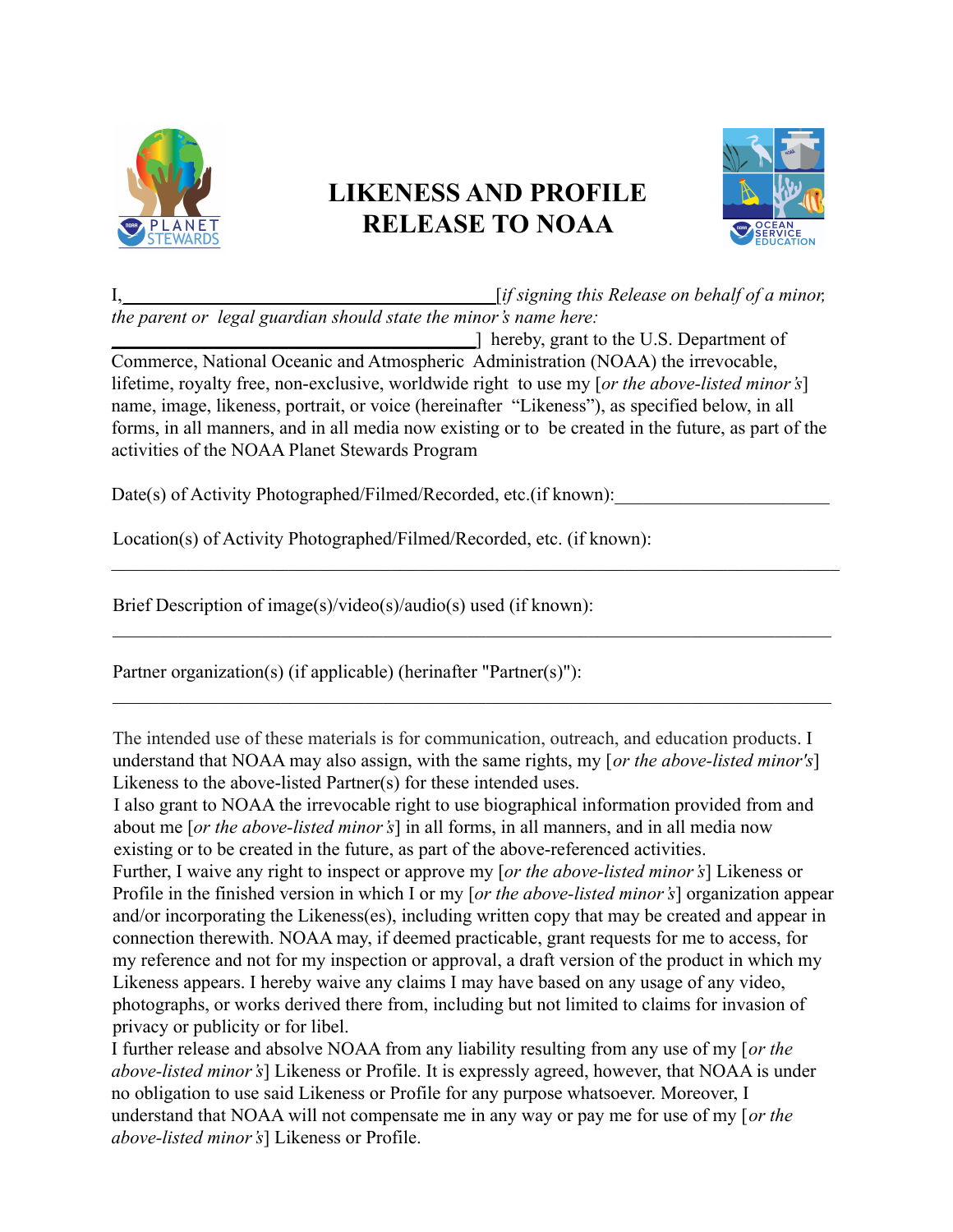I hereby warrant that I have sole copyright ownership of any written copy, photograph(s), video, film footage, audio, and/or any information presented by me or provided to NOAA, or that I have obtained permission from the copyright owner(s). Further, I agree to indemnify NOAA in the event that it suffers liability or damages as a result of its use of any written copy, photograph(s), video, film footage, and/or any information referenced in this paragraph.

## *If 18 or older:*

I further warrant that I am 18 or older, no parental or guardian consent is required, and that I have every right to contract in my own name in the above regard. I further state that I have read this Release and that I am fully familiar with and understand the contents thereof. I agree that this shall be binding on me, my legal representatives, heirs, and assigns. Signature: Date: Date:

Printed Name:

Affiliation (if applicable):

Position (if applicable):

Phone  $(\_\_\_\_\_\_\$  E-mail:  $\_\_\_\_\$ 

## *If representative of minor:*

Parental Consent: I am the parent or legal guardian of the minor named above. I have the legal right to consent to and do consent to the terms and conditions of this release on behalf of the minor named above.

Parent/Guardian Signature: Date:

Printed Name:

Phone ( ) E-mail:

## **Privacy Act Statement**

**Authority:** The collection of this information is authorized under 5 U.S.C. 301(*Departmental regulations*), 5 USC 552a (*Records maintained on individuals*); 15 U.S.C. 1512 (*Powers and duties of Department*), 44 U.S.C. 2904 (General responsibilities for records management) and NOAA's programmatic authorities.

**Purpose:** Individual's permission is required for use of photographs, video, and audio in any format, used for communication, outreach, and education products. NOAA must not collect any personal information from children under the age of 13, unless parental permission is provided in writing.

**Routine Uses:** The information is used for the purpose set forth above and may be used consistent with the published routine uses as identified in the Privacy Act System of Records Notice DEPT-18, Employees Personnel Files Not Covered by Notices of Other Agencies and NOAA-11, Contact Information for Members of the Public Requesting or Providing Information Related to NOAA's Mission.

Further, this information may be forwarded to another NOAA or non-NOAA user social media account; shared with other Federal Agencies, scholarly research educational facilities, news